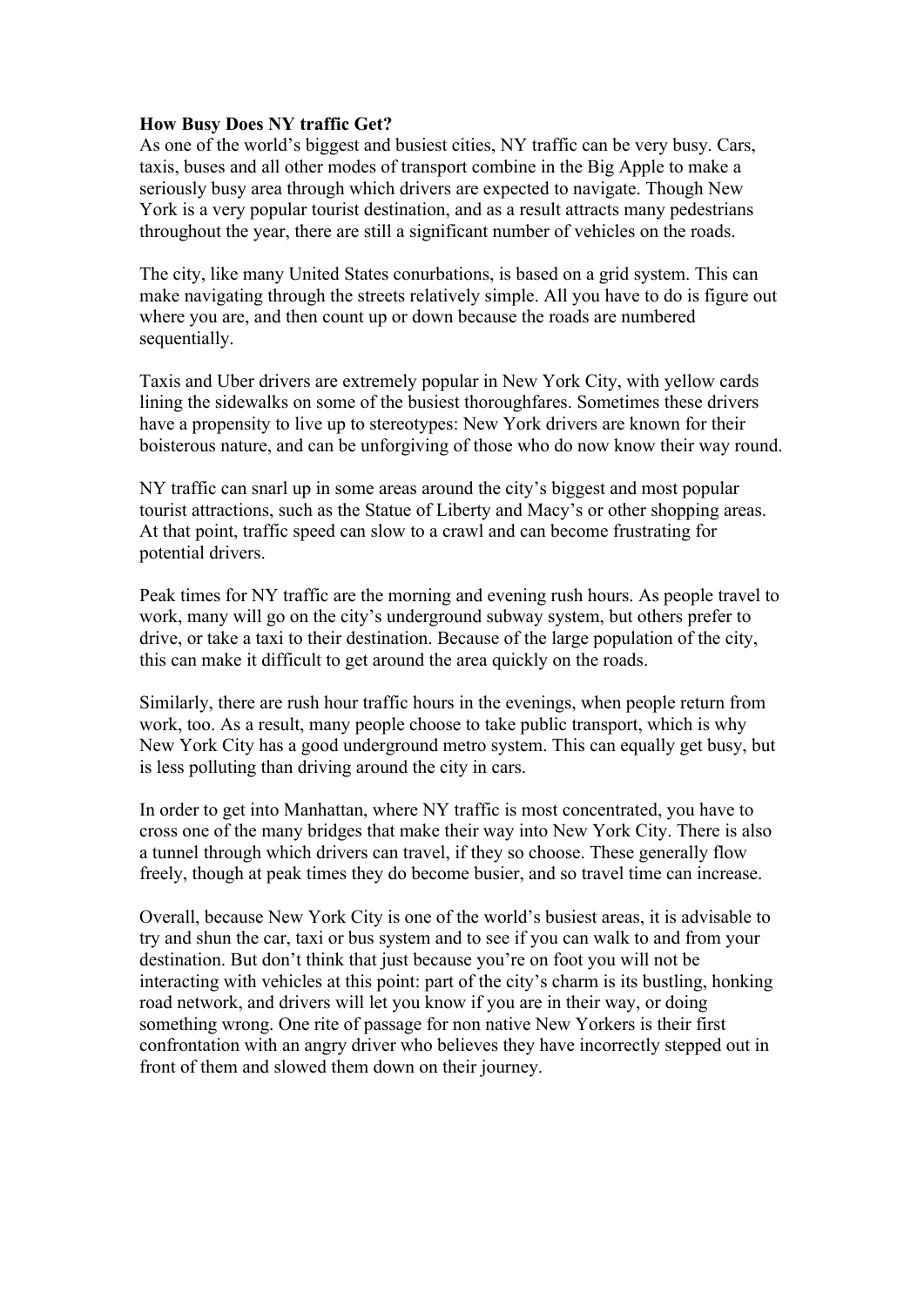## **How Hectic Can NY traffic Be?**

New York City is known worldwide as a popular tourist destination and one of the world's meccas for business, culture and arts. As a result, it also has a significant working population, all of whom are trying to get to work and back home. As a result, NY traffic can become very busy, with cars jamming the roads at all hours of the day. This can be as a result of the many taxis, buses and cars that traverse its roads.

The Big Apple, like many traditional cities in the United States of America, does have its own unique way of laying out its transport system. Rather than concentric circles as is popular in Paris, it adopts a simple grid system, with roads running parallel to one another.

It's not just simple cars that clog up the roads and cause NY traffic. The traditional bright yellow taxis of New York City are some of the most prominent vehicles on the roads of this major conurbation. Their drivers, though sometimes friendly, can live up to stereotypes, and do not appreciate slow or inexperienced drivers.

Some of the worst times to try and navigate the city are during particular times of the day, and also in certain areas. For example, the area around Central Park, a major tourist attraction, can become impassable at peak times because tourists are travelling to the area in taxis and on buses.

Some of the worst times to travel around NY traffic are first thing in the morning and last thing at night, when office workers are making their way back to their beds. As a result, many locals choose to shun the roads altogether, taking the New York City subway system, though that can still be busy, too. The sheer size of the city means that many still use the roads.

Because the roads can become impassable at peak times of traffic density, many people elect instead to take underground public transport on trains – also called the New York City subway system. This also becomes particularly busy during certain times of the day, but is still better than standing in queues of cars.

Famously, the Big Apple is spread out across several boroughs, but the main area of Manhattan is on an island. As a result, in order to drive into the center of the city, drivers have to traverse a bridge, of which there are many, or a tunnel. Sometimes these crossings are tolled, meaning you have to pay for them. They can also clog up cars at busy times.

NY traffic is famous the world over, not just because of its size, scale and seriousness, but also because it injects a personality into this brash, populous city. The best way to travel around is often to walk, simply because you get to see the sights better. Many locals do this. But being a pedestrian does not avoid the situation altogether: one wrong step and you're likely to raise the hackles of a passing taxi driver, who will let you know exactly what you are doing wrong.